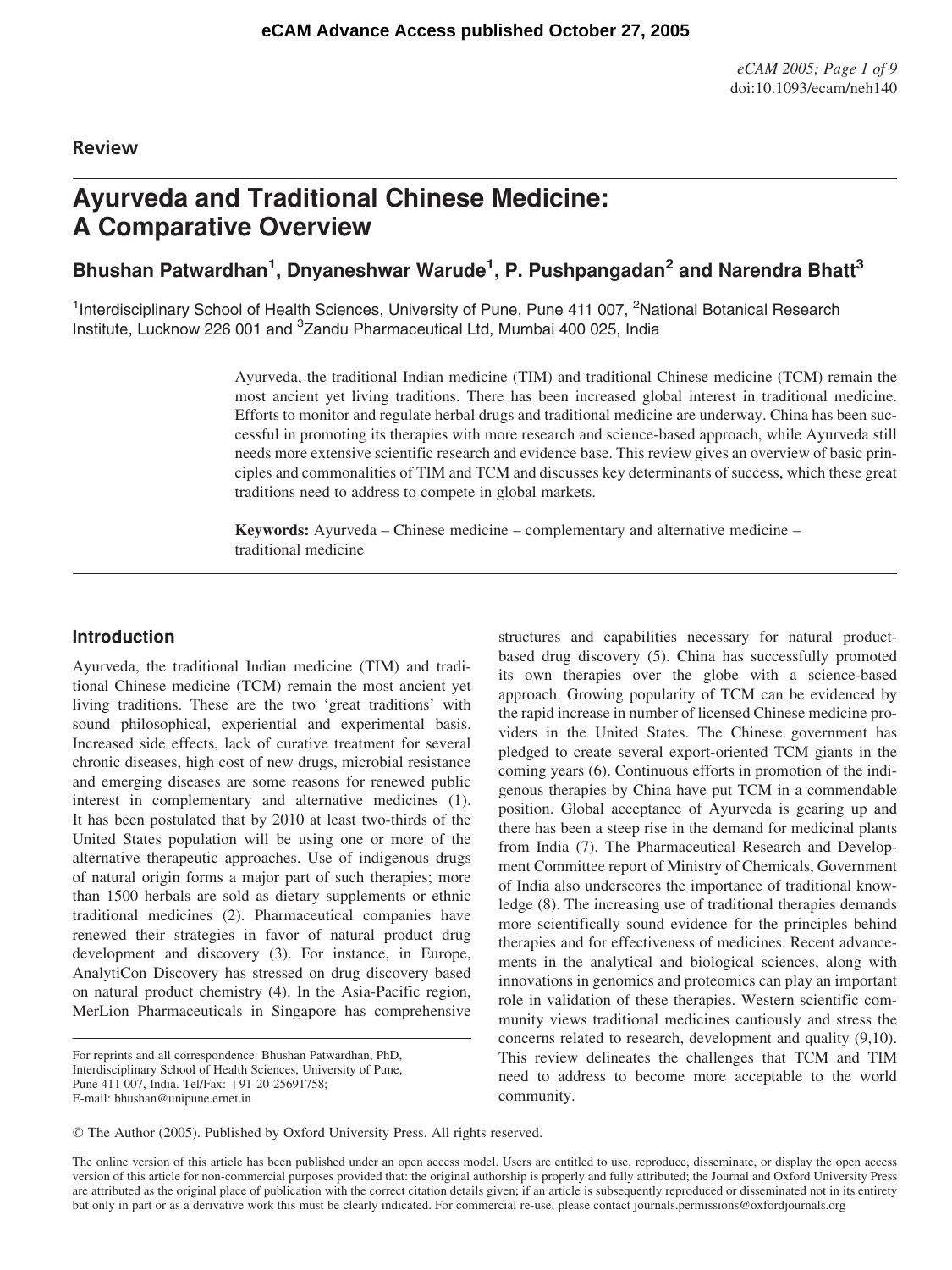## Global Markets, Regulations and Acceptance

The global pharmaceutical market was worth US \$550 billion in 2004 (11) and is expected to exceed US \$900 billion by the year 2008. The herbal industry shares about US \$62 billion with good growth potential. The World Bank reports trade in medicinal plants, botanical drug products and raw materials is growing at an annual growth rate between 5 and 15% (12). Within the European community, botanical medicine represents an important share of the pharmaceutical market (13); the nutraceutical sector is also growing rapidly. In 2001, US \$17.8 billion was spent in the United States on dietary supplements, US \$4.2 billion of it for botanical remedies (14). In India the value of botanicals related trade is about US \$10 billion per annum with annual export of US \$1.1 billion (15) while China's annual herbal drug production is worth US \$48 billion with export of US \$3.6 billion (16). Presently, the United States is the largest market for Indian botanical products accounting for about 50% of the total exports. Japan, Hong Kong, Korea and Singapore are the major importer of TCM taking 66% share of China's botanical drugs export (17).

Globally, there have been concerted efforts to monitor quality and regulate the growing business of herbal drugs and traditional medicine. Health authorities and governments of various nations have taken an active interest in providing standardized botanical medications. United States Congress has fuelled rapid growth in the nutraceutical market with passage of the Dietary Supplement Health and Education Act in 1994. US Food and Drug Administration (FDA) has recently published the International Conference on Harmonization guidance Common Technical Document addressing concerns related to quality of medicines that also includes herbals (18). The National Center for Complementary and Alternative Medicine has been inaugurated as the United States Federal Government's lead agency for scientific research in this arena of medicine. Its mission is to explore complementary and alternative healing practices in the context of rigorous science, support sophisticated research, train researchers, disseminate information to the public on the modalities that work and explain the scientific rationale underlying discoveries. The center is committed to explore and fund all such therapies for which there is sufficient preliminary data, compelling public health need and ethical justifications (19,20). World Health Organization (WHO) is keen regarding traditional medicine and has been active in creating strategies, guidelines and standards of botanical medicines (21). The global scenario illustrates vividly both promise and challenges presented by the traditional medicines. India needs to identify the extent to which Ayurvedic therapeutics is safe and effective so that it could get wide global acceptance.

## Basic Principles: TIM and TCM

Ayurveda and TCM have many commonalities. The focus of both the systems is on the patient rather than disease. Both systems fundamentally aim to promote health and enhance the

quality of life, with therapeutic strategies for treatment of specific diseases or symptoms in holistic fashion. Almost half of the botanical sources used as medicines have similarities; moreover, both systems have similar philosophies geared towards enabling classification of individuals, materials and diseases. TCM considers the human at the center of the universe as an antenna between celestial and earthly elements. Water, earth, metal, wood and fire are the five elements of the material world. The world is a single unit and its movement gives rise to yin and yang, the two main antithetic aspects. The actual meaning of the term yin and yang is 'opposites', such as the positive and the negative. However, Chinese believe that yin and yang is not absolute but relative. Consistent with the modern view of homeostasis, yin and yang are interchanged to meet the view that 'yang declines and yin rises' or 'yang is raised to produce a decline of yin'. The four bodily humors (qi, blood, moisture and essence) and internal organ systems (zang fu) play an important role in balancing the yin and yang in human body. Proper formation, maintenance and circulation of these energies are essential for health. When the two energies fall out of harmony, disease develops. The physician takes into account this concept while treating patients. Drugs or herbs are used to correct this imbalance of yin–yang in the human body (22,23).

Ayurveda considers that the universe is made up of combinations of the five elements (pancha mahabhutas). These are akasha (ether), vayu (air), teja (fire), aap (water) and prithvi (earth). The five elements can be seen to exist in the material universe at all scales of life and in both organic and inorganic things. In biological system, such as humans, elements are coded into three forces, which govern all life processes. These three forces (kapha, pitta and vata) are known as the three doshas or simply the tridosha. Each of the doshas is composed of one or two elements. Vata is composed of space and air, Pitta of fire, and kapha of water and earth. Vata dosha has the mobility and quickness of space and air; pitta dosha the metabolic qualities of fire; kapha dosha the stability and solidity of water and earth. The tridosha regulates every physiological and psychological process in the living organism. The interplay among them determines the qualities and conditions of the individual. A harmonious state of the three doshas creates balance and health; an imbalance, which might be an excess (vriddhi) or deficiency (kshaya), manifests as a sign or symptom of disease (24,25) (Figs 1 and 2).

## Determinants of Success

#### Quality of the Botanical Drugs

Consistency in composition and biological activity are essential requirements for the safe and effective use of therapeutic agents. Quality is the critical determinant of safety and efficacy of botanical medicines; however, botanical preparations rarely meet the standards of quality, which refers to procedures and markers for assessing and verifying the strength of botanical raw materials or extracts or formulations thereof (26).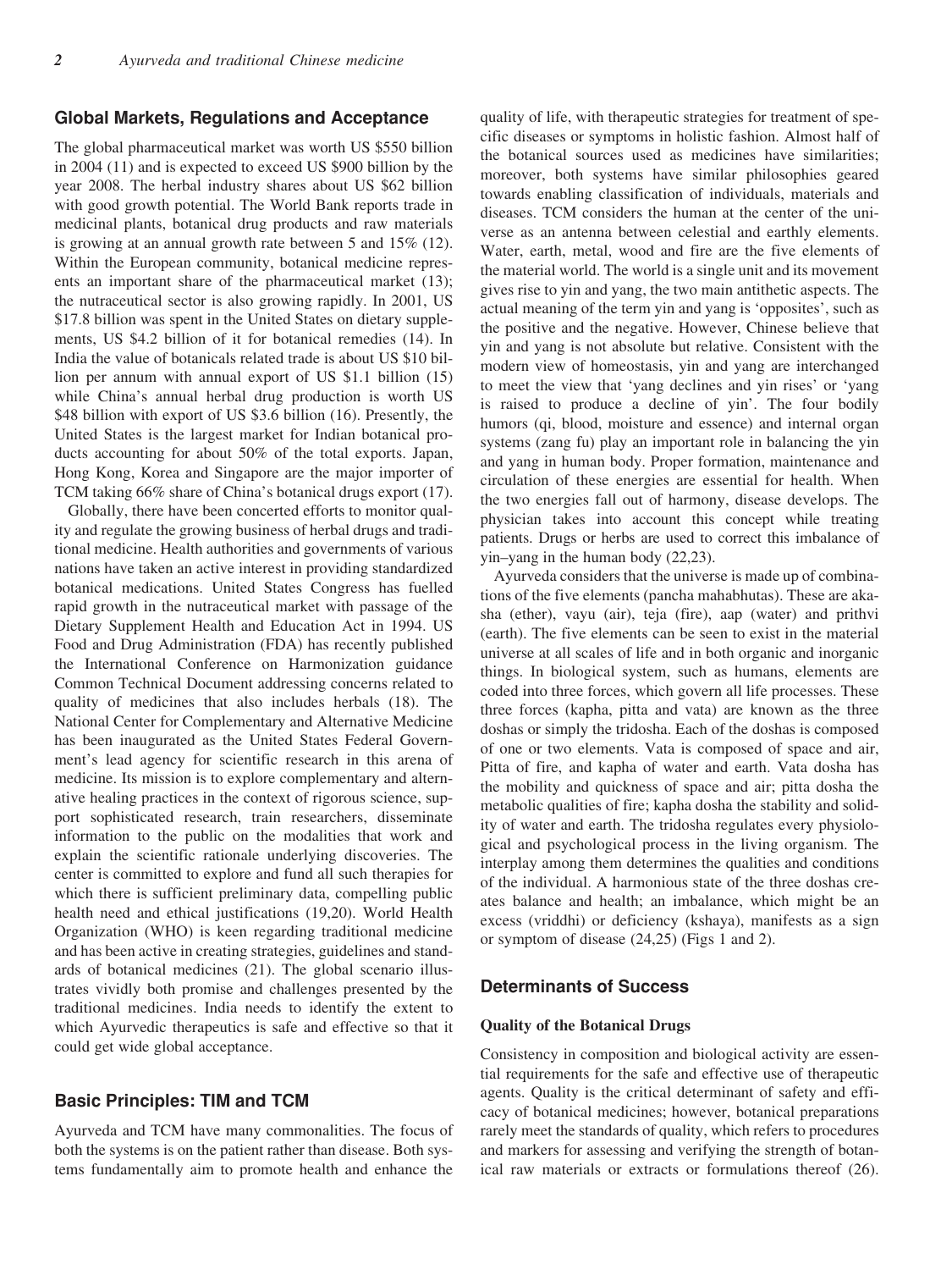#### **Basic principles of TCM**



Figure 1. Basic principles of TCM.



Figure 2. Basic principles of TIM: relation of pancha mahabhutas and tridosha.

Chromatographic techniques and chemical marker assisted characterization of the botanicals does not ensure consistent biological activity or stability (27). Therefore, production of quality botanical medicines has become a challenge to regulatory authorities, scientific organizations and manufacturers. WHO (28), USFDA (29), European Scientific Cooperative on Phytomedicine (ESCOP) (30) have published standard sets of guidelines to address the concerns. Some of the progressive manufacturers follow them to provide standardized botanical medicine. In India, about 9000 licensed units manufacture traditional medicines with or without proper standardization (31). Indian manufacturers generally follow WHO guidelines for quality control. Adulteration of market samples remains a major problem in domestic and export markets of Indian herbal products. Chemical analysis of some antiarthritic medicines from Ayurveda has led to a finding that synthetic anti-inflammatory drugs like phenylbutazone, indomethacin and/or corticosteroids have been added (32). Heavy metals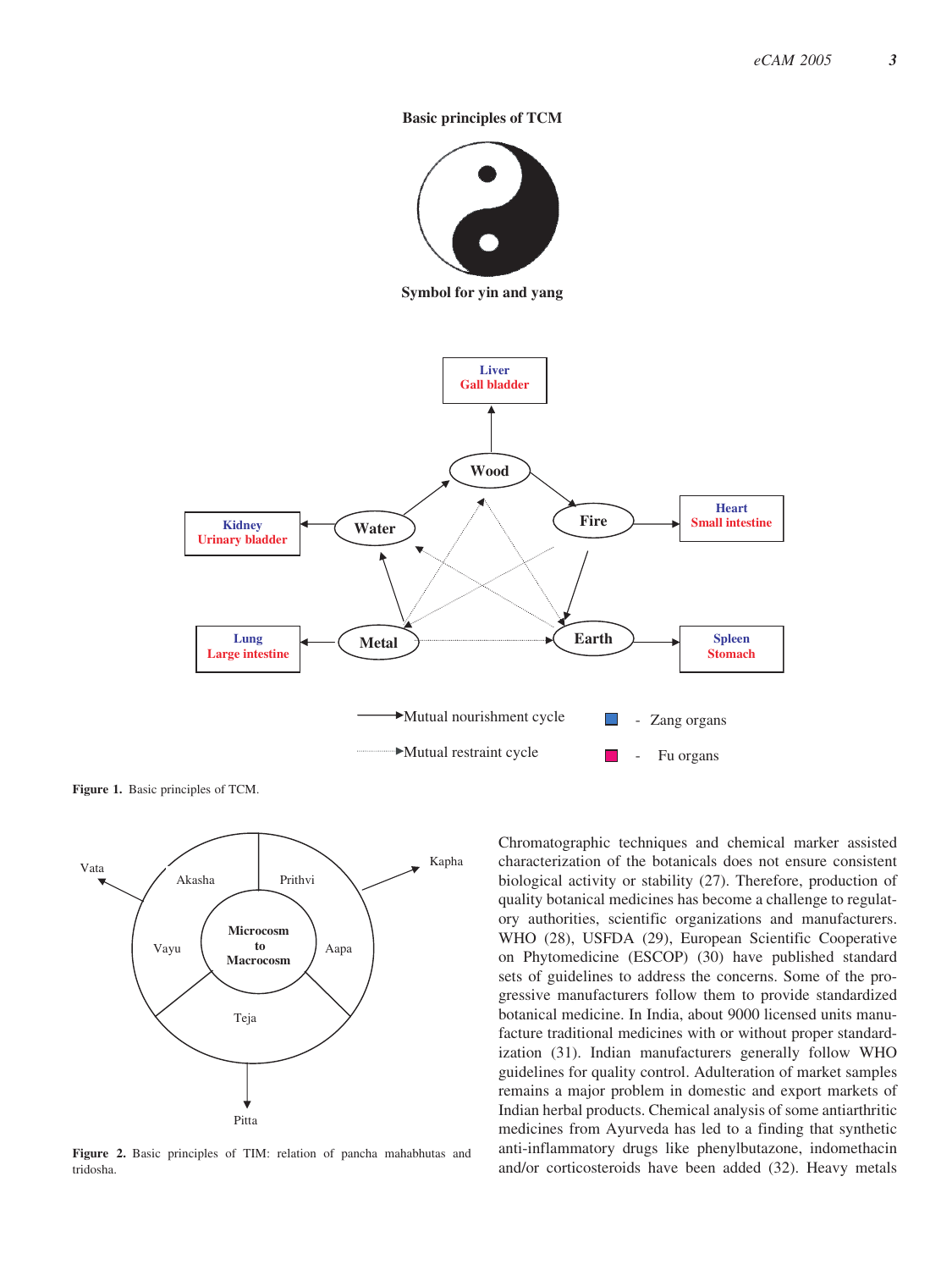such as mercury, arsenic and lead contamination has also become a critical problem (33,34). Market botanicals are stored under undesirable conditions over the years and may have contamination or adulteration of other materials, which thereby adversely affect the efficacy and sometimes even add to toxicity. Lack of proper processing of the materials even by pharmaceutical firms contributes to decline of the herbal business. Availability of the desired genotype of plant in the required quantity, free from toxic contaminants and with desired therapeutic activity have also become a critical issue (35). China has successfully overcome such difficulties by modernizing its traditional medicine profession with government-sponsored Good Agricultural Policies (GAPs) and Good Manufacturing Practices (GMPs). GAPs stresses selection of the correct germplasm with high content of stable active components. The cultivation practices offer Standard Operating Procedures for use of fertilizers, irrigation systems and disease management allied with insects and pest prevention and cure. GAPs also establish standards for noxious and harmful contaminants like heavy metals, pesticide residues and microbes in plants. All manufactures of TCM are mandated to comply with guidelines laid down by China's State Drug Administration (SDA) by 2004 and farms producing raw ingredients must comply with SDA-imposed standards by 2007. As a result, 1470 companies have qualified for GMPs while 570 failed to meet the standards (36). For marketing of herbal medicine in China, special requirements such as quality dossier, safety and efficacy evaluation and specific labeling criteria are required. New herbal drugs must be approved according to the Drug Administration Laws.

Similar integrated efforts are needed to raise the image of Ayurvedic medicines in the global business. Government of India has promulgated GMP regulations for traditional systems of medicines to improve the quality and standard of Ayurvedic, Siddha and Unani drugs in pharmacies. New rules delineating essential infrastructure, manpower and quality control requirements came into force from 2000 and form part of the Drugs and Cosmetics Act, 1940 (37). Licensing of Ayurvedic medicine is also governed under drug and cosmetics act, 1940. Ayurvedic Patent and Proprietary medicines need to contain only the ingredients mentioned in the recommended books as specified in the Act. For any new herbal medicine safety and efficacy data are mandatory. Depending on nature of herbs and market availability, different requirements exist for submission of clinical trial and safety data.

Standardization of herbal drugs is not just an analytical operation for identification and assay of active principles; rather, it comprises total information and controls to necessarily guarantee consistent composition of all herbals. A good example of this is a polyherbal formulation (Artrex®) designed for the treatment of arthritis that contains four botanicals. The formulation, standardized using modern scientific tools and with known markers, has been granted a US patent (38). Validated agro-industrial technologies should be applied for cultivation and processing of medicinal plants and manufacturing of herbal medicines. Indian herbal drug industry needs to ensure procurement of standardized authentic raw material free from toxic contaminants. Improving processing technologies, conducting all operations under GMP compliance and maintenance of in-process quality control for manufacturing quality herbal products also need evidence for therapeutic efficacy, safety and shelf life. Such approaches remain important in global promotion of Ayurveda.

#### Government Policies

In China and India formal training is an integral part of the national health program, which helps in ensuring quality standards in health care delivery. China became successful in integrating TCM in the national health care system. Science-based approaches were utilized and inculcated in the education of TCM with emphasis on research. Hospitals practicing TCM treat more than 200 million outpatients and almost 3 million inpatients annually. About 95% of general hospitals in China have traditional medicine departments (39).

Government of India also has expressed support and encouragement for the TIM. A separate department for Indian Systems of Medicine and Homeopathy (ISM&H) now known as AYUSH (Ayurveda, Yoga, Unani, Siddha, Homoeopathy) was established in March 1995 to promote indigenous systems. Priorities include education, standardization of drugs, enhancement of availability of raw materials, research and development, information, communication and larger involvement in the national system for delivering health care. The Central Council of Indian Medicine oversees teaching and training institutes while Central Council for Research in Ayurveda and Siddha deals with interdisciplinary research. Some TIM products are being added into family welfare programs of the government under the World Bank project. These medicines are mainly for common diseases like anemia, edema during pregnancy, postpartum problems such as pain, uterine and abdominal complications, difficulties with lactation, nutritional deficiencies and childhood diarrhea (40). The government has also established 10 new drug testing laboratories for TIM and is upgrading existing laboratories to provide documented high quality evidence to licensing authorities for the safety and quality of herbal medicines. This replaces the earlier ad hoc system of testing that was considered unreliable. In 2002, the Council for Scientific and Industrial Research has launched a research program under New Millennium Indian Technology Leadership Initiative scheme in Ayurveda identifying three disease areas such as arthritis, diabetes and hepatic disorders, which afflict large numbers of the Indian population.

Many additional concerns need to be addressed. The quality of education in many colleges needs to be improved. Under the pretext of integration, attempts to make hybrid curricula producing inadequately trained graduates remain unacceptable for either modern or traditional systems (41). A paucity of funds is noticeable; ISM&H gets only 2% of the total health budget of the nation. A corrective and promotive policy needs to be initiated for TIM to fully realize its potential and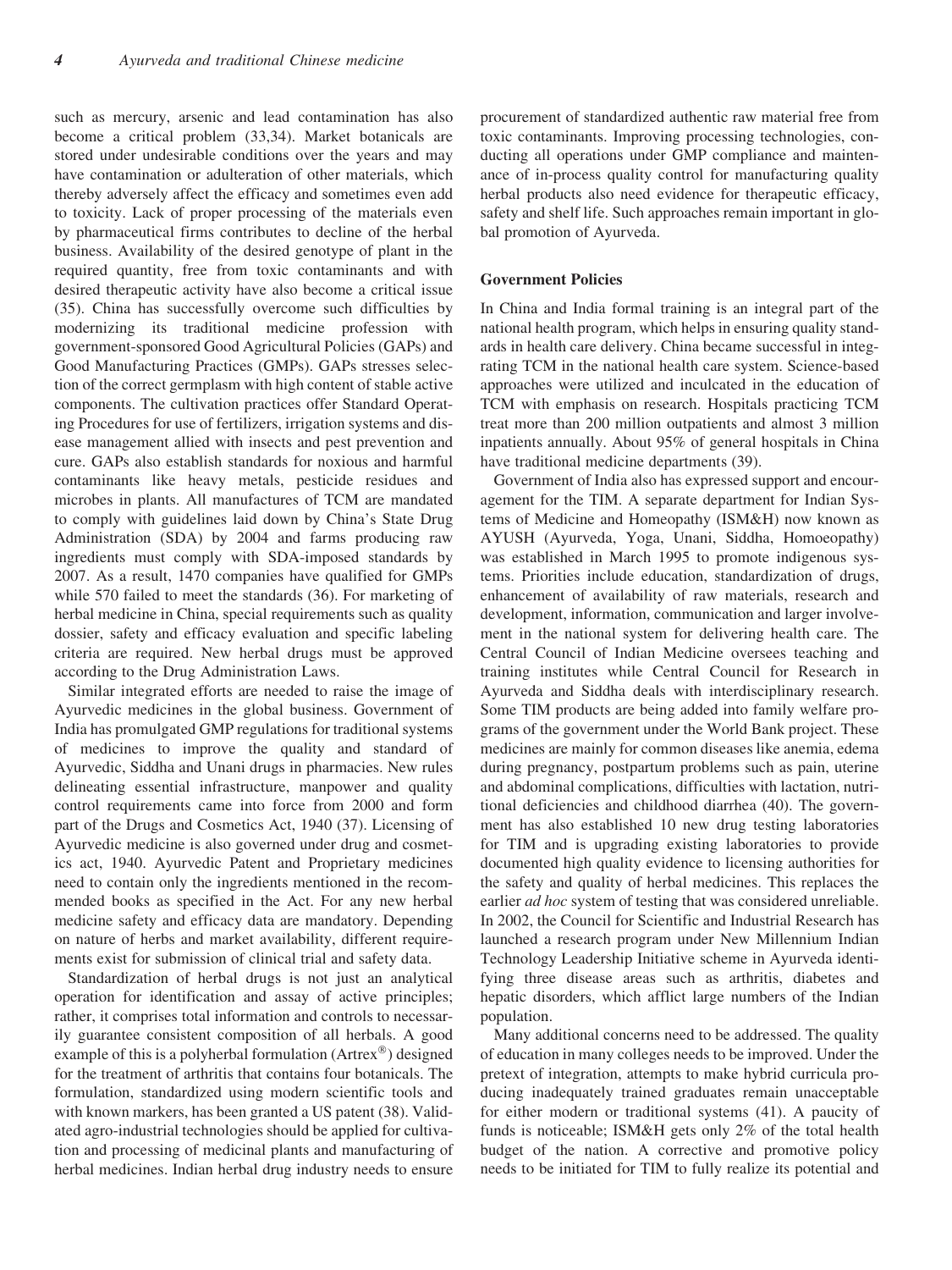contribute more meaningfully to integrative health services. The industry has not been able to grow and develop optimally during the last few decades. Largely, the achieved growth is owing to industry's own initiatives, in-house research and development. A national organization, Ayurvedic Drugs Manufacturers' Association is taking a proactive role to improve quality and research that needs to be nurtured, stimulated and sustained by providing special funding or incentives. Preparation of formularies and pharmacopoeial standards have been attempted but a lot remains to be done. Numbers of Indian botanical sources and their medicinal uses as in case of turmeric have been patented by claiming innovations that are already in the public domain. Necessary measures to protect such intellectual property are important as the retrieval and contesting of patents is a very costly and time-consuming affair (42). For this purpose, the Government of India has established a Traditional Knowledge Digital Library on traditional medicinal plants, which will also lead to a Traditional Knowledge Resource Classification (43). Linking this to internationally accepted International Patent Classification system will mean building the bridge between the knowledge contained in an old Sanskrit text and a patent examiner. This may control the problem of mistakingly granting patents since the examiner will know the Indian rights to that knowledge. It could integrate widely scattered and distributed references on TIM in retrievable form and will be a major impetus to modern research in the developing world.

## Research

Natural products extracts of therapeutic relevance are of paramount importance as reservoirs of structural and chemical diversity. A recent review on national pharmacopoeias from several countries reveals at least 120 distinct chemical substances from different plants that have utility as lifesaving drugs (44). This has been achieved through chemical and pharmacological screening of only 6% of the total plant species. Untapped, hidden wealth in the flora needs to be unearthed and explored to cure diseases like AIDS, cancer, diabetes, etc. Recently, NIH has started extensive research for antiinflammatory compounds from turmeric, ginger and boswellia with the aid of Ayurvedic knowledge. Screening of different plants for novel anticancer compounds is also in progress with reference experiential data from traditional systems (45). Botanical immunodrugs from traditional medicine can provide newer opportunities to bioprospect diverse and synergistic chemical moieties, which in combination might act on multiple targets and improve the therapeutic spectrum (46). PUBMED, Google scholar and Science direct are the widely recognized web databases of scientific literature. We have given comparative citations for Indian and Chinese medicine using different key words and also provided the patent data of USPTO. Visibility of Ayurvedic medicine remains much lower as compared with TCM (Table 1).

Chinese medicine became successful in crossing philosophical barriers through constant reworking of the basic system.

Table 1. Citations and patent data for Indian and Chinese medicine (as on September 10, 2005)

| Database              | Key words:<br><b>TIM</b>  | Citations/<br>patents | Key words:<br><b>TCM</b> | Citations/<br>patents |
|-----------------------|---------------------------|-----------------------|--------------------------|-----------------------|
| PubMed                | Ayurvedic<br>medicine     | 1045                  | Chinese<br>medicine      | 10 278                |
|                       | TIM                       | 361                   | <b>TCM</b>               | 6847                  |
| <b>Science Direct</b> | Ayurvedic<br>medicine     | 87                    | Chinese<br>medicine      | 990                   |
|                       | <b>TIM</b>                | 77                    | <b>TCM</b>               | 612                   |
| Google scholar        | Ayurvedic<br>medicine     | 4220                  | Chinese<br>medicine      | 476 000               |
|                       | TIM                       | 32 900                | <b>TCM</b>               | 68 300                |
| US patent granted     | Ayurvedic<br>medicine/TIM | 3                     | Chinese<br>medicine/TCM  | 195                   |
| US patent filed       | Ayurvedic<br>medicine/TIM | 26                    | Chinese<br>medicine/TCM  | 259                   |

The first compound derived from Chinese herbal remedies to enter the western market was ephedrine, an amphetaminelike stimulant from ma huang (Ephedra sinica). The next was artimisinin, a potent antimalarial from qinghao (Artemisia annua). In 2003, Chinese researchers launched a phase II trial to test the efficacy of a drug called kanglaite from iijen  $(Coix)$ lachryma-jobi) for treating non-small-cell lung cancer (47). This is the first drug from TCM to enter clinical trials in the United States. Other drug molecules from TCM are xue baoPG2 (general tonic from Astragalus membracaceus) and camptothecin analogs as CPT11 and topotecan (anticancer from Camptotheca accuminata), which have a huge market. In 2002, 1141 different traditional plant drugs were registered for their therapeutic activities including several new single compounds from plants as arteannuin (antimalarial), indirubin (anticancer), etc. One of the twelve focal points in the current Five-Year Plan of China's Ministry of Science and Technology is to modernize research in TCM. Pharmacopoeia of the People's Republic of China (2000) (48) contains 992 monographs of Chinese crude drugs and traditional Chinese patent medicines in which 76 new admissions and 248 monographs have been revised. Controlled clinical trials have been initiated at several hospitals and research organizations to prove the efficacy and safety of the Chinese medicine (49,50). Recent reports on adverse effects of drug like ma huang (51) and gingko (52) have sounded a cautionary note that promoting traditional medicine from conception to commercialization will not be easy.

India has world-class expertise and facilities for organic synthesis, isolation and structure elucidation, biological screening, toxicological testing and pharmacokinetics. This is supplemented by the expertise for development of agrotechnology for cultivation of medicinal plants. Industry participation to ensure successful upscaling and implementation of technology is increasing. Generation of leads with structural diversities through creation of natural product libraries, identification of proper targets and their proper validation and optimization is of paramount importance (53). India has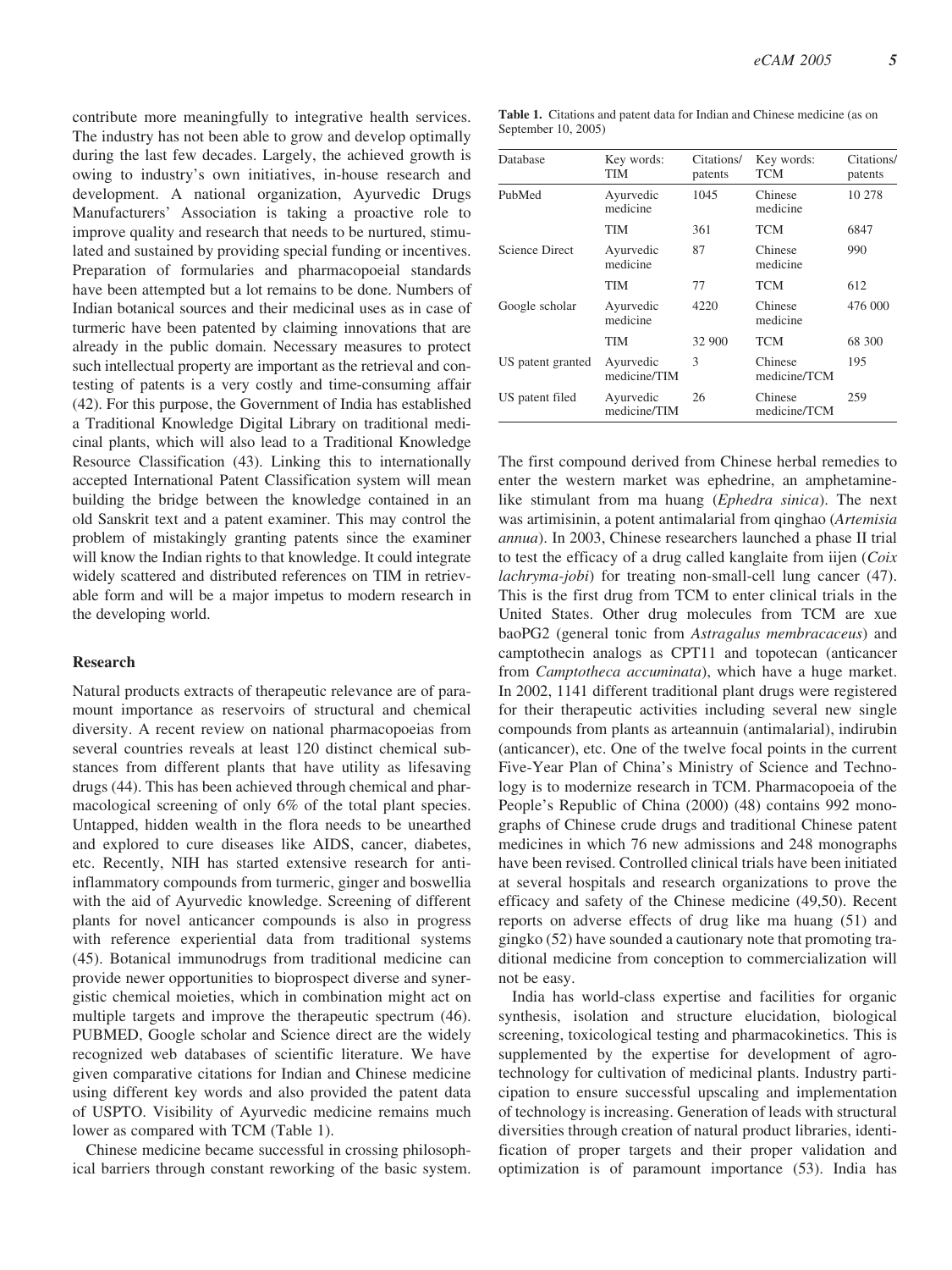progressive research institutes like Central Drug Research Institute (CDRI), Central Institute of Medicinal and Aromatic Plants and National Botanical Research Institute at Lucknow, Regional Research Laboratories (RRL), at Jammu, Bhubaneshwar and Jorhat, National Chemical Laboratory at Pune, which routinely undertake research on medicinal plants. Most of them are involved in standardizing the herbal medicines and isolating active compounds. Few selected crops have been taken for improvement yet there is a need for research on quality planting materials for farmers, conservation of endangered species and to prevent exploitation of the natural resources. Reserpine (antihypertensive from rauwolfia) is an extremely valuable contribution from Ayurvedic systems. Curcumin (54) (anti-inflammatory from turmeric), withaferin A (55) (anti-inflammatory from ashwagandha), kutkoside (56) (hepatoprotective from kutki), andrographolide (57) (hepatoprotective from andrographis) and vasicine (58) (bronchodilator and expectorant from vasaka) are chemical entities with attractive scaffolds for drug discovery.

Controlled clinical trials are important to develop evidence for safety and efficacy. Results from clinical trials are encouraging (59), but lot more clinical research is required to establish validity of the system. Ayurvedic preparations have been successfully evaluated for treatment of bronchial asthma (60,61), rheumatoid arthritis (62), ischaemic heart disease (63,64). Piperine from pipali has come out as a bioenhancer in recent clinical evaluation (65,66). Botanicals like Withania somnifera (67); Asparagus racemosus (68) have exhibited significant vaccine adjuvant activity in experimental systems, which have valuable applications in immunobiological industry. An IND application of Lupin Ltd. is in process and a US patent has been granted for development of herbal-based antipsoriatic composition containing Argemone mexicana (69). Standardized fraction of gugulipid from Commiphora wightii developed by CDRI has been marketed (Guglip®, Cipla Ltd) for treating hyperlipidemia and atheriosclerosis (70). RRL Jammu has commercialized Boswellia serrata gum resin as NSAID (Non-Steroidal Anti-Inflammatory Drug) (Sallaki® Gufic). It is also hypolipidemic.

A multicentric study by the Indian Council of Medical Research (ICMR) showed promising results that a preparation from Pterocarpus marsupium was effective in reducing levels of blood glucose and glycosylated haemoglobin in patients with non-insulin-dependent diabetes mellitus (71). Analysis of most frequently used plant based therapies in Ayurvedic system revealed that 43% of them have been tested on humans while 62% have been the subject of one or more animal studies. Among these drugs having sufficient clinical data are guggul, brahmi, ashwagandha, amlaki, guduchi, kutki, shatavari and shunthi (72) Pharmacopoeia of India (1996) (73) covers few botanical monographs like clove, guggul, opium, mentha, senna, and ashwagandha. The Ayurvedic Pharmacopoeia of India gives monographs for 258 different Ayurvedic drugs. The standards mentioned are quite inadequate to build quality of the botanical materials (74). Indian Drug Manufacturers Association has published Indian Herbal Pharmacopoeia

(2002) (75) with 52 monographs on widely used medicinal plants growing in India where scientific data have been incorporated.

Harmonization and validation of the complex process of Ayurvedic therapeutics remain important. Novel efforts like Ayugenomics (76) aim to understand Ayurvedic concept of Prakruti from pharmcogenomics perspective to provide a base for human classification, diagnostics and customized medicine (77). Projects like AyuSoft (78) aim to develop intelligent and interactive software based on Ayurvedic classics as a decision support system. New analytical approaches like Herboprint (79) use three-dimensional HPLC and attempt to develop tools for activity-based standardization of botanicals.

#### Supporting Systems

Apart from the drug manufacturer, many other supporting industries play important roles in commerce of traditional medicine. The whole pipeline covers collectors and breeders, dealers of the plant materials, processing and manufacturing industry, practitioners of traditional medicine and finally the consumers. Presently, Indian systems of medicine use more than 1100 medicinal plants of which most are collected from the wild. More than 60 species are in great demand (80). The tribal belt of India is rich in these plants and the tribes mainly depend on this trade for livelihood. There are ample of opportunities for adulteration and contamination in the process. Thus, the adequate availability of quality raw materials free from adulterants at reasonable prices have become a big problem for industry and the demand is increasing every year. However, very few efforts have been made either by government or by industry to seriously study the supply and demand. Similar to China, India needs to follow GAPs to ensure the use of correct raw materials and cover the entire life cycle including the harvesting, processing, transportation and storage. Chinese government has developed more than 100 research units and encouraged private enterprises to build over 600 standard planting bases for herbs in great demand. Selection of the correct germplasm using modern DNA fingerprinting and chemoprofiling techniques is also a priority (81). India is emerging as a leader in generic drugs and is exporting them to developed countries. This is a result of adopting standard guidelines and GMPs. However, TIM has yet to capitalize on the quality herbal medicine where GAPs are.

New experiments are beginning to emerge on benefit sharing models for indigenous innovation. For example, Trichopus zeylanicus, found in the tropical forests of southwestern India was collected by the 'Kani' tribal people (a traditionally nomadic community from the forests of the Agasthyamalai hills in the Thiruvananthapuram district of Kerala, India). Scientists at the Tropical Botanic Garden and Research Institute (TBGRI) in Kerala discovered uses of this plant that are claimed to boost the immune system. Chemical and pharmacological investigations carried out initially at RRL, Jammu and later at TBGRI showed that the leaves of the plant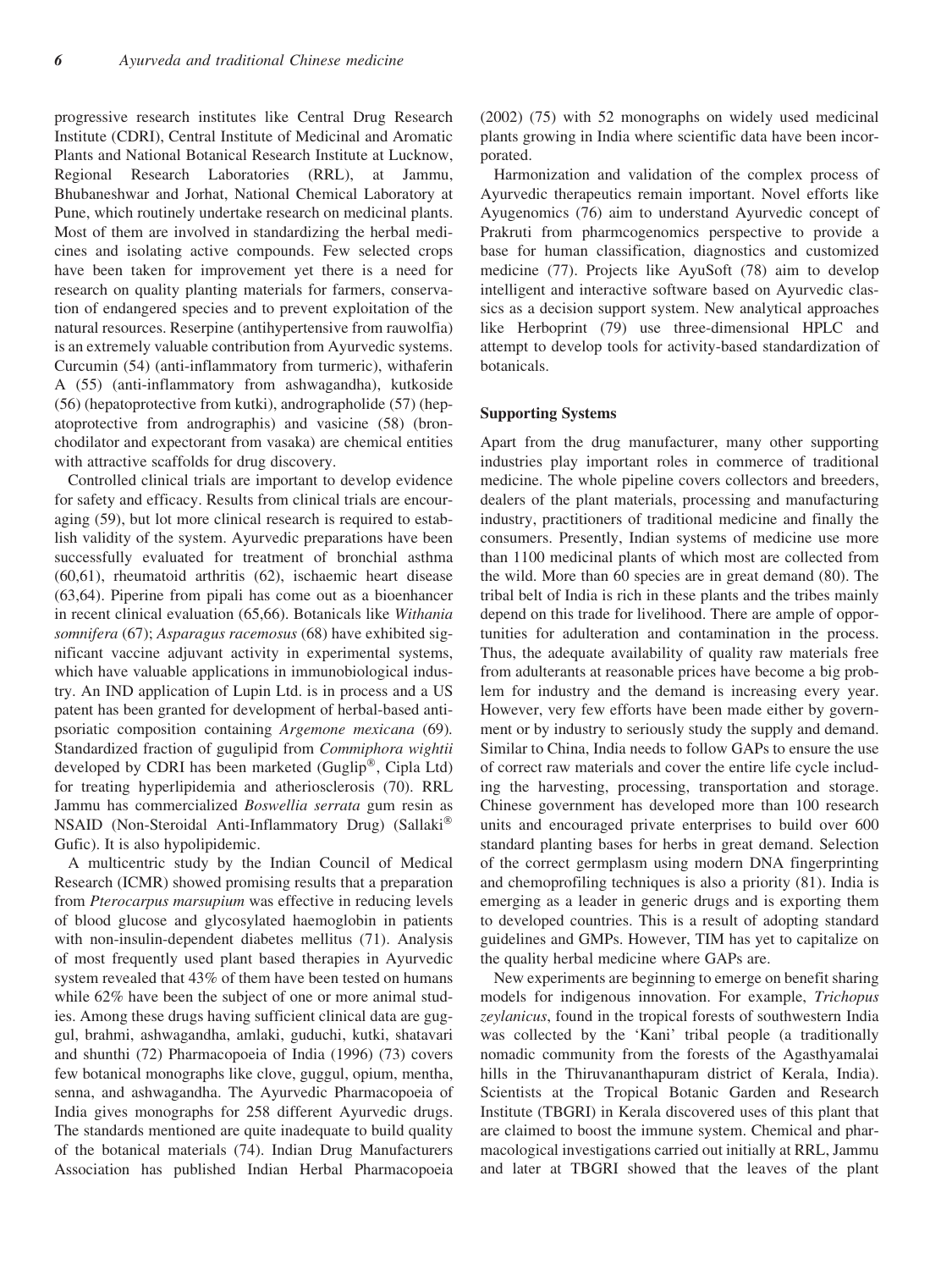contained various glycolipids and some other non-steroidal compounds with profound adaptogenic and immuneenhancing properties (82,83). The fruits showed mainly antifatigue properties. TBGRI was successful in developing a scientifically validated and standardized herbal drug, based on the tribal lead (84). The drug was named 'Jeevani' and Arya Vaidya Pharmacy released it for commercial production in 1995 (85). TBGRI agreed to equally share the royalty with the tribal community. This experiment was acknowledged by UNDP by conferring a special award to the concerned scientists (86).

## Conclusion

Numerous drugs have entered the international market through exploration of ethnopharmacology and traditional medicine. Progress in genomics and proteomics has opened new gateways in therapeutics and drug discovery and development. Better understanding of the human genome has helped in understanding scientific basis of individual variation. Drug targets have evolved during the last decade, but the industry remains target-rich and lead-poor trapped in the old mindset and strategies. TIM and TCM, carry many generations' observations that have well-organized and documented data (87). Although scientific studies have been done on a large number of Indian botanicals, a considerably smaller number of marketable drugs or phytochemical entities have entered the evidence-based therapeutics. China has successfully promoted its own therapies and drugs like ginseng, ma huang and gingko with scientific evidences acceptable for the global community. Approach of integrative medicine by selective incorporation of elements of TCM alongside the modern methods of diagnosis has achieved a great success in China (88).

India needs a clear policy for such integration without compromise on the strategies that are science-based. Efforts are needed to establish and validate pharmacoepidemiological evidence regarding safety and practice of Ayurvedic medicines (89). Pharmacoeconomic studies on TIM and TCM are rare, but can help in understanding cost-effectiveness and costbenefit of traditional medicine. In all such attempts, TCM examples would help India at various levels including policies, quality standards, integration practices, research models and the complementary integration where public health is kept at the central position. Both TIM and TCM are great traditions with strong philosophical basis and could play an important role in new therapies, drug discovery and development processes.

## Acknowledgments

We thank Council for Scientific and Industrial Research, New Millennium Indian Technology Leadership Initiative Herbal Drug Development Group for discussions. Financial assistance from the University Grants Commission to one of the authors (D.W.) is also gratefully acknowledged.

## **References**

- 1. Humber JM. The role of complementary and alternative medicine: accommodating pluralism. J Am Med Assoc 2002;288:1655–6.
- 2. Legal status of traditional medicine, complementary/alternative medicine: a worldwide reviewWorld Health Organization, Geneva, 2001.
- 3. Seidl PR. Pharmaceuticals from natural products: current trends. An Acad Bras Cienc 2002;74:145–50.
- 4. Available at [http://www.ac-discovery.com.](http://www.ac-discovery.com)
- 5. Available at [http://www.merlionpharma.com/index.html.](http://www.merlionpharma.com/index.html)
- 6. Jiang Y, Wang Y, Yan X. Chinese pharmaceutical companies: an emerging industry. Drug Discov Today 2000;6:610–2.
- 7. Dubey NK, Rajeshkumar, Tripathi P. Global promotion of herbal medicine: India's opportunity. Curr Sci 2004;86:37–41.
- 8. Mashelkar RA. Transforming India into the knowledge power. PDRC report, Government of India, 1999.
- 9. Patwardhan B, Chopra A, Vaidya ADB. Herbal remedies and the bias against Ayurveda. Curr Sci 2003;84:1165–6.
- 10. Fabricant DS, Farnsworth NR. The value of plants used in traditional medicine for drug discovery. Environ Health Perspect 2001;109:69–75.
- 11. Maggon K. Best selling human medicine 2002–2004. Drug Discov Today 2005;11:739–42.
- 12. World Health Organization. Report of the inter-regional workshop on intellectual property rights in the context of traditional medicine, Bangkok, Thailand, Dec 6–8, 2000.<http://www.who.int/medicines/> library/trm/who.edu.trm-2001-I/who-edutrm-2001-1.pdf.
- 13. Bodekar G, Kronenberg F. A public health agenda for complementary, alternative and traditional (indigenous) medicine. Am J Public Health 2002;92:1582–91.
- 14. De Smet PA. Herbal remedies. New Engl J Med 2002;347:2046–56.
- 15. Singh J, Singh AK, Khanuja SPS. Medicinal plants: India's opportunities. Pharma Bioworld 2003;1:59–66.
- 16. Handa SS. Indian efforts for quality control and standardization of herbal drugs/products. Proceedings of the 1st joint workshop on quality control and standardization of traditional medicine—Indo-China experience, Jan 8–10, 2004.
- 17. A dream of globalizing the TCM market. Report of the Ministry of Commerce of the People's Republic of China, 2003.
- 18. Guidance for industry, M4: The CTD-quality questions answers/local issues, United States Food, Drug Administration 2004. Available at www.fda.gov/ohrms/dockets/dailys/03/Feb03/021103/8.
- 19. Cooper EL. CAM, eCAM, bioprospecting: the 21st century pyramid. Evid Based Complement Alternat Med 2005;2:125–7.
- 20. Gavaghan H. Koop may set up new center for alternative medicine. Nature 1994;370:591.
- 21. Traditional Medicine Strategy 2002–2005. World Health Organization, Geneva, 2002.
- 22. Gibert TF. Reflections on traditional Chinese medicine and its pharmacopoeia. Ann Pharm Fr 1998;56:282–5.
- 23. Cheng JT. Review: drug therapy in Chinese traditional medicine. J Clin Pharmacol 2000;40:445–50.
- 24. Hankey A. CAM modalities can stimulate advances in theoretical biology. Evid Based Complement Alternat Med 2005;2:5–12.
- 25. Lad V. The human constitution. In: Ayurveda: The Science of Self-Healing. Wilmot: Lotus Press, 1985, 26–36.
- 26. Cardellina JH. Challenges and opportunities confronting the botanical dietary supplement industry. J Nat Prod 2002;65:1073–84.
- 27. Marccus DM, Grollman AP. Botanical medicines—the need for new regulations. New Engl J Med 2002;347:2073–6.
- 28. Quality Control Guidelines for Medicinal Plant MaterialsWorld Health Organization, Geneva, 1998; Available at<http://www.who.int/medicines/> library/trm/medicinalplants/qualitycontrolmeth.pdf.
- 29. Draft guidelines: Guidance for Industry—Botanical drug products— United States Food, Drug Administration—CDER. 2000. Available at [http://www.fda.gov/cder/guidance/4592fnl.htm.](http://www.fda.gov/cder/guidance/4592fnl.htm)
- 30. EMEA Guidance on Herbal Products The European Agency for the Evaluation of Medicinal Products, London, 2001. Available at www. emea.eu.int/pdfs/human/qwp/281900en.pdf.
- 31. Warude D, Patwardhan B. Botanicals: quality and regulatory issues. J Sci Ind Res 2005;64:83–92.
- 32. Farnsworth NR. Relative safety of herbal medicines. Herbalgram 1993;29:36A-H.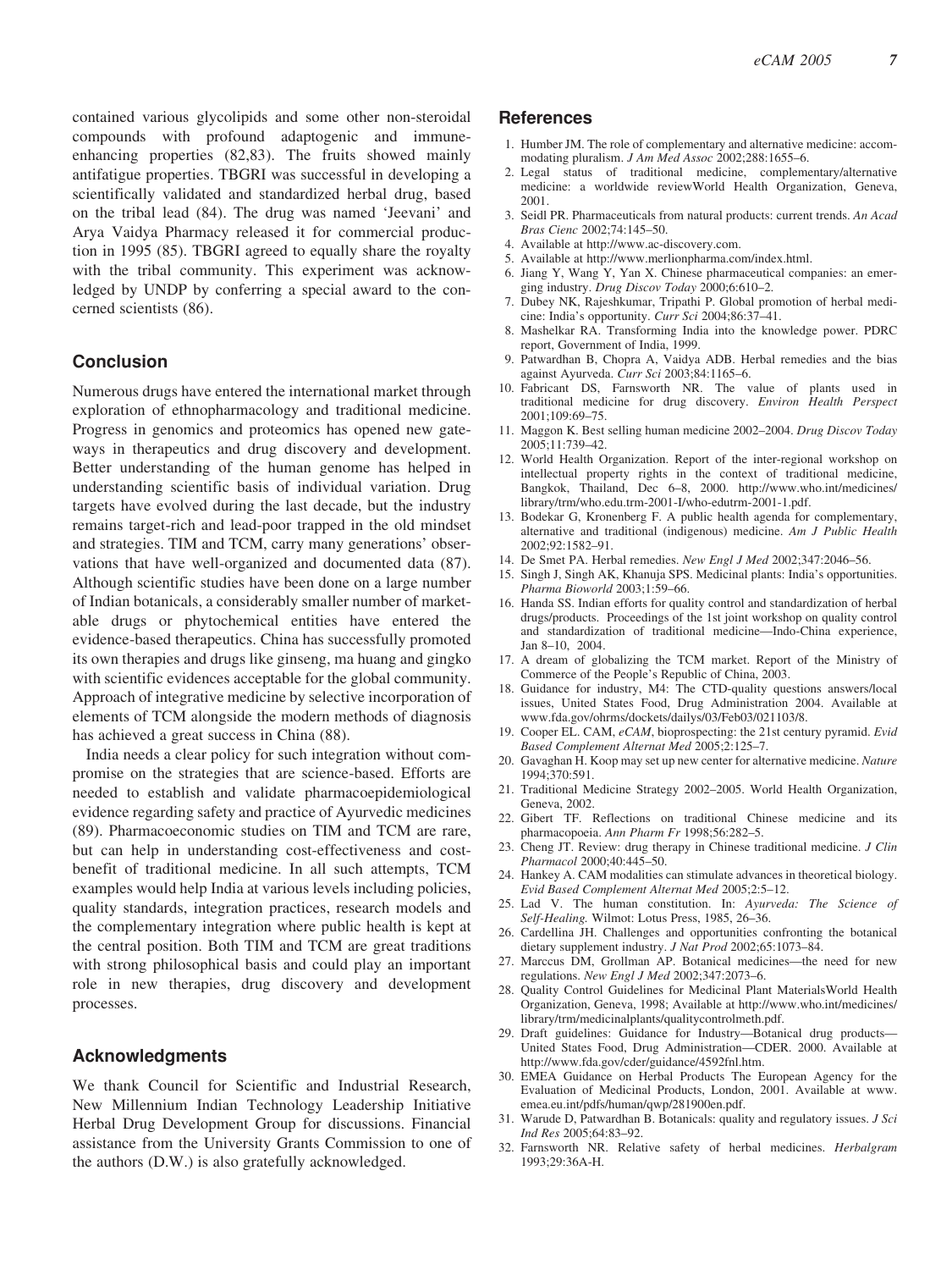- 33. Saper RB, Kales SN, Paquin J, Burns MJ, Eisenberg DM, Davis RB, Phillips RS. Heavy metal content of ayurvedic herbal medicine products. J Am Med Assoc 2004;292:2868–73.
- 34. Ernst E. Toxic heavy metals and undeclared drugs in Asian herbal medicines. Trends Pharmacol Sci 2002;23:136–9.
- 35. Mukherjee PK. Herbal drugs-toxicity and regulations. In: Quality Control Herbal Drugs. New Delhi: Business Horizons, 2002, 39–87.
- 36. China's new quality control, functional foods and nutraceuticals, 2003. [http://www.ffnuag.com/ASP/377/.](http://www.ffnuag.com/ASP/377/)
- 37. Sharma DC. India raises standards for traditional drugs. Lancet 2000; 356:231.
- 38. Patwardhan B. A method of treating musculoskeletal disease and a novel composition there of. US Patent 5494668, 1996.
- 39. The State Administration of traditional Chinese medicine of the People's Republic of China. Anthology of Policies, Laws and Regulations of the People's Republic of China on Traditional Chinese Medicine. Shangdong: Shangdong University, 1997.
- 40. Kumar S. India's government promotes traditional healing practices. Lancet 2000;335:1252.
- 41. Department of Indian Systems of Medicines and Homoeopathy. Government of India. Annual Report 1999–2000.
- 42. Barbara AJ, Ginger W. Turmeric patent overturned in legal victory. Herbalgram 1997;41:11.
- 43. Ganguli P. Patents and patent information in 1979 and 2004: a perspective from India. World Patent Inf 2004;26:61–2.
- 44. Goswami A, Barooch PK, Sandhu JS. Prospect of herbal drugs in the age of globalization—Indian scinario. J Sci Ind Res 2002;61:423–43.
- 45. Diwanay S, Gautam M, Patwardhan B. Cytoprotection and immunomodulation in cancer therapy. Curr Med Chem Anti-Canc Agents 2004;4: 479–90.
- 46. Patwardhan B, Gautam M. Botanical immunodrugs: scope and opportunities. Drug Discov Today 2005;7:495–502.
- 47. Normile D. The new face of traditional Chinese medicine. Science 2003;299:188–90.
- 48. The Pharmacopoeia of Peoples Republic of China, Pharmacopoeia Commission of the Ministry of Public Health, China, 2002.
- 49. Tang JL, Zhan SY, Ernst E. Review of randomized controlled trials of traditional Chinese medicine. Br Med J 1999;319:160–1.
- 50. Cao Y, Shi Y, Zheng Y, Shi M, Lo SK. Blood-nourishing and hardsoftening capsule costs less in the management of osteoarthritic knee pain: a randomized controlled trial. Evid Based Complement Alternat Med 2005;2:363–8.
- 51. Nelson R. FDA issues alert on ephedra supplements in the USA. Lancet 2004;363:135.
- 52. Fong KCS, Kinnear PE. Gingko biloba and retrobulbar hemorrhage following peribulbar local anesthetic injection for cataract surgery. Postgrad Med J 2003;79:531–2.
- 53. Patwardhan B, Vaidya ADB, Chorghade M. Ayurveda and natural product drug discovery. Curr Sci 2004;86:789–99.
- 54. Ammon HP, Safayhi H, Mack T, Sabieraj J. Mechanism of antiinflammatory actions of curcumin and boswellic acids. J Ethnopharmacol 1993;38:113–9.
- 55. Jayaprakasam B, Muraleedharan GN. Cyclooxygenase-2 enzyme inhibitory withanolides from Withania somnifera leaves. Tetrahydron 2003;59: 841–9.
- 56. Dwivedi Y, Rastogi R, Garg NK, Dhawan BN. Picroliv and its components kutkoside and picroside I protect liver against galactosamine-induced damage in rats. Pharmacol Toxicol 1992;71: 383–7.
- 57. Visen PK, Shukla B, Patnaik GK, Dhawan BN. Andrographolide protects rat hepatocytes against paracetamol-induced damage. J Ethnopharmacol 1993;40:131–6.
- 58. Johri RK, Zutshi U. Mechanism of action of 6,7,8,9,10,12-hexahydroazepino-[2,1-b]quinazolin-12-one-(RLX)—a novel bronchodilator. Indian J Physiol Pharmacol 2000;44:75–81.
- 59. Bhatt AD. Clinical trials of Ayurvedic medicine: myths, realities and challenges. J Assoc Physicians India 2001;49:558–62.
- 60. Sekhar AV, Gandhi DN, Rao NM, Rawal UD. An experimental and clinical evaluation of anti-asthmatic potentialities of Devadaru compound (DC). Indian J Physiol Pharmacol 2003;47:101–7.
- 61. Gupta I, Gupta V, Parihar A, Gupta S, Ludtke R, Safayhi H. Effects of Boswellia serrata gum resin in patients with bronchial asthma: results of a double-blind, placebo-controlled, 6-week clinical study. Eur J Med Res 1998;3:511–4.
- 62. Chopra A, Lavin P, Patwardhan B, Chitre D. Randomized double blind trial of an ayurvedic plant derived formulation for treatment of rheumatoid arthritis. J Rheumatol 2000;27:1365–72.
- 63. Gupta R, Singhal S, Goyle A, Sharma VN. Antioxidant and hypocholesterolaemic effects of Terminalia arjuna tree-bark powder: a randomized placebo-controlled trial. J Assoc Physicians India 2000;49: 231–5.
- 64. Kumar PU, Adhikari P, Pereira P, Bhat P. Safety and efficacy of Hartone in stable angina pectoris—an open comparative trial. J Assoc Physicians India 1999;47:685–9.
- 65. Majeed M, Badmaev V, Rajendran R. Use of piperine as a bioavailability enhancer. US Patent 5972382, Sabinsa Corporation USA, 1999.
- 66. Atal CK, Dubey RK, Singh J. Biochemical basis of enhanced drug availability by piperine: evidence that piperine is a potent inhibitor of drug metabolism. J Pharmacol Exp Ther 1985;232:258-62.
- 67. Gautam M, Diwanay SS, Gairola S, Shinde YS, Jadhav SS, Patwardhan BK. Immune response modulation to DPT vaccine by aqueous extract of Withania somnifera in experimental system. Int Immunopharmacol 2004;4:841–9.
- 68. Gautam M, Diwanay S, Gairola S, Shinde Y, Patki P, Patwardhan B. Immunoadjuvant potential of Asparagus racemosus aqueous extract in experimental system. *J Ethnopharmacol* 2004;91: extract in experimental system.  $J$  Ethnopharmacol  $251 - 5$ .
- 69. Arora S, Gupta L, Srivastava V, Sanganabhatla N, Sara DB. Herbal composition for treating various disorders including psoriasis, a process for preparation thereof and method for treatment of such disorders. US Patent 20030194456, 2003.
- 70. Singh K, Chandar R, Kapoor NK. Guggulsterone, a potent hypolipidaemic, prevents oxidation of low-density lipoprotein. Phytother Res 1998;11:291–4.
- 71. Indian Council of Medical Research. Flexible dose open trail of Vijayasar in cases of newly diagnosed non-insulin dependent diabetes mellitus. Indian J Med Res 1998;108:24–9.
- 72. Khan S, Balick MJ. Therapeutic plants of ayurveda: a review of selected clinical and other studies for 166 species. J Altern Complement Med 2001;7:405–515.
- 73. The Pharmacopoeia of India. Controller of Publication, Government of India, 1996.
- 74. Raina MK. Quality control of herbal and herbo-mineral formulations. Indian J Nat Prod 2003;19:11–5.
- 75. The Indian Herbal Pharmacopoeia. Mumbai, Indian Drug Manufacturer's Association, 2002.
- 76. Patwardhan B. Ayugenomics®: integration for customized medicine. Indian J Nat Prod 2003;19:16–23.
- 77. Patwardhan B, Joshi K, Chopra A. Classification of human population based on HLA gene polymorphism and the concept of Prakriti in Ayurveda. J Altern Complement Med 2005;11:349–53.
- 78. AyuSoft—a decision support system for Ayurveda. C-DAC, (Center for Development of Advance Computing) Pune. Project sponsored by Ministry of Communication and Information Technology, Government of India, 2004. www.edac.in.
- 79. VijayaKumar D, Raghavan KV. Novel chromatographic fingerprinting method for standardization of single medicines and formulations. Indian Institute of Chemical Technology, Hyderabad, WO 0246739-EP2 0000991 991-263397CSIR G01N30-88, 2002.
- 80. Farooqi AA, Sreeramu BS. History, importance, present status and future prospects of medicinal crops. In: Cultivation of Medicinal and Aromatic Crops. Hyderabad: Universities press, 2001, 1–19.
- 81. Wo Jizhou Thinking about the situation of research on GAP in China. Proceedings of the 1st joint workshop on quality control and standardization of traditional medicine—Indo-China experience, Jan 8– 10, 2004.
- 82. Subramoniam A, Evans DA, Rajasekharan S, Pushpangadan P. Effect of Trichopus zeylanicus Gaertn. (active fraction) on phagocytosis by peritoneal macrophages and humoral immune response in mice. Indian J Pharmacol 2000;32:221–5.
- 83. Susan C, Sethuraman MG, George V, Pushpangadan P. Phytochemical constituents of Trichopus zeylanicus ssp. Travancoricus. J Med Aromatic Plant Sci 2002;24:703–6.
- 84. Pushpangadan P. Traditional knowledge & folklore—A benefitsharing model experimented in India. International conference of commission on intellectual property rights organized by Royal Society, London, Feb 21–22, 2002.